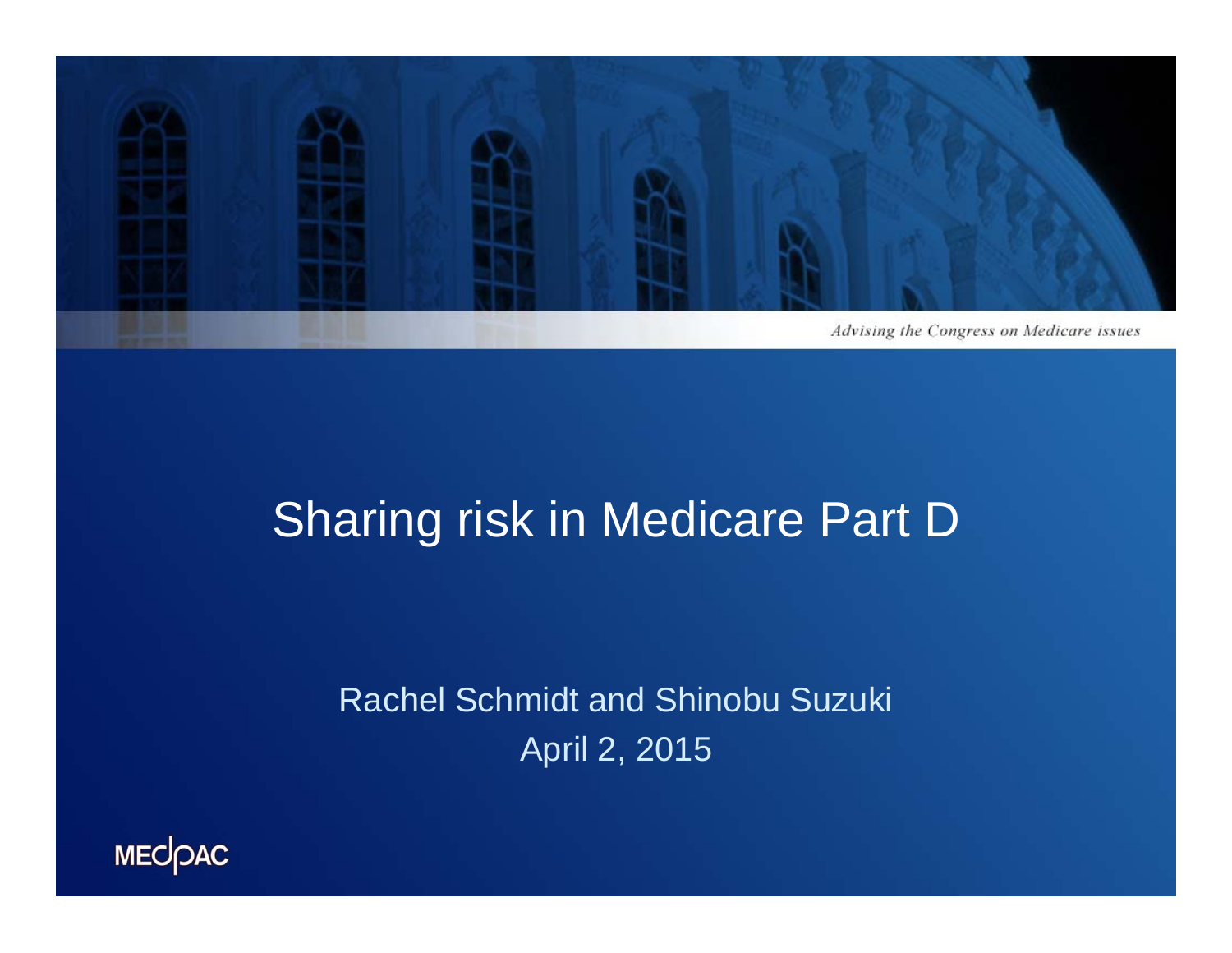#### Roadmap

- Recap from March 2015 meeting
- **Potential effects of lowering Medicare's** individual reinsurance
- **Feedback from private reinsurers**
- **Potential changes to risk corridors**
- **Medicare's medical loss ratio requirements**
- **Next steps**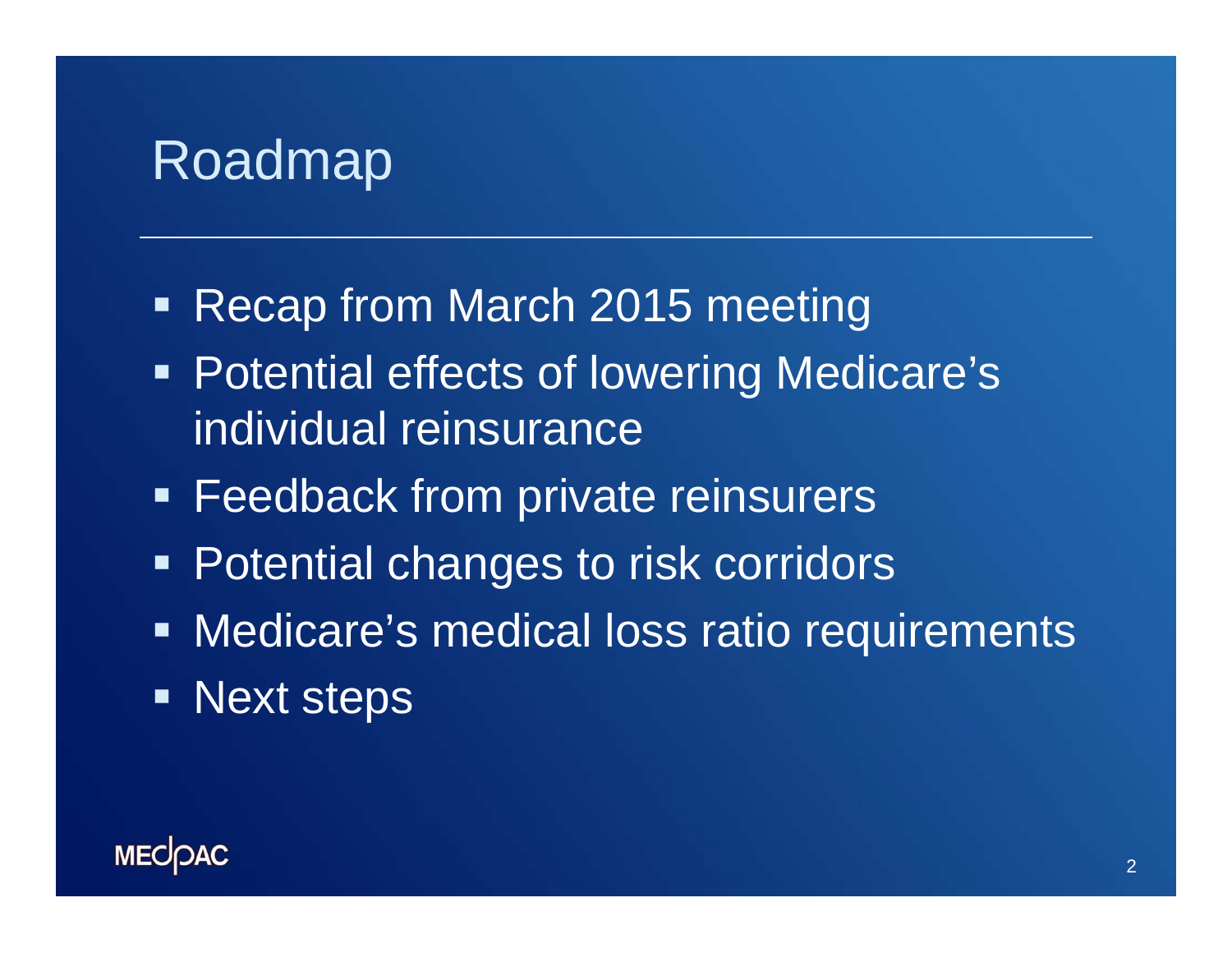# Mechanisms for and objectives of risk sharing in Part D

| <b>Mechanism</b>                                                                                                                           | <b>Objective</b>                                                                                                                                                                                          |  |
|--------------------------------------------------------------------------------------------------------------------------------------------|-----------------------------------------------------------------------------------------------------------------------------------------------------------------------------------------------------------|--|
| <b>Direct subsidy: Medicare's</b><br>subsidy that lowers premiums for<br>all enrollees. Medicare pays plans<br>a monthly capitated amount. | Plan sponsors manage enrollees'<br>benefit spending because the sponsor<br>loses money when spending is higher<br>than payment + enrollee premium.                                                        |  |
| <b>Risk adjustment</b>                                                                                                                     | Counters the incentive for sponsors to<br>avoid high-cost enrollees                                                                                                                                       |  |
| <b>Individual reinsurance</b>                                                                                                              | Counters the incentive for sponsors to<br>avoid high-cost enrollees                                                                                                                                       |  |
| <b>Risk corridors</b>                                                                                                                      | Initially used to establish the market<br>for stand-alone drug plans<br><b>Protection against unanticipated</b><br>$\bullet$<br>benefit spending (e.g., introduction<br>and wide use of a high-cost drug) |  |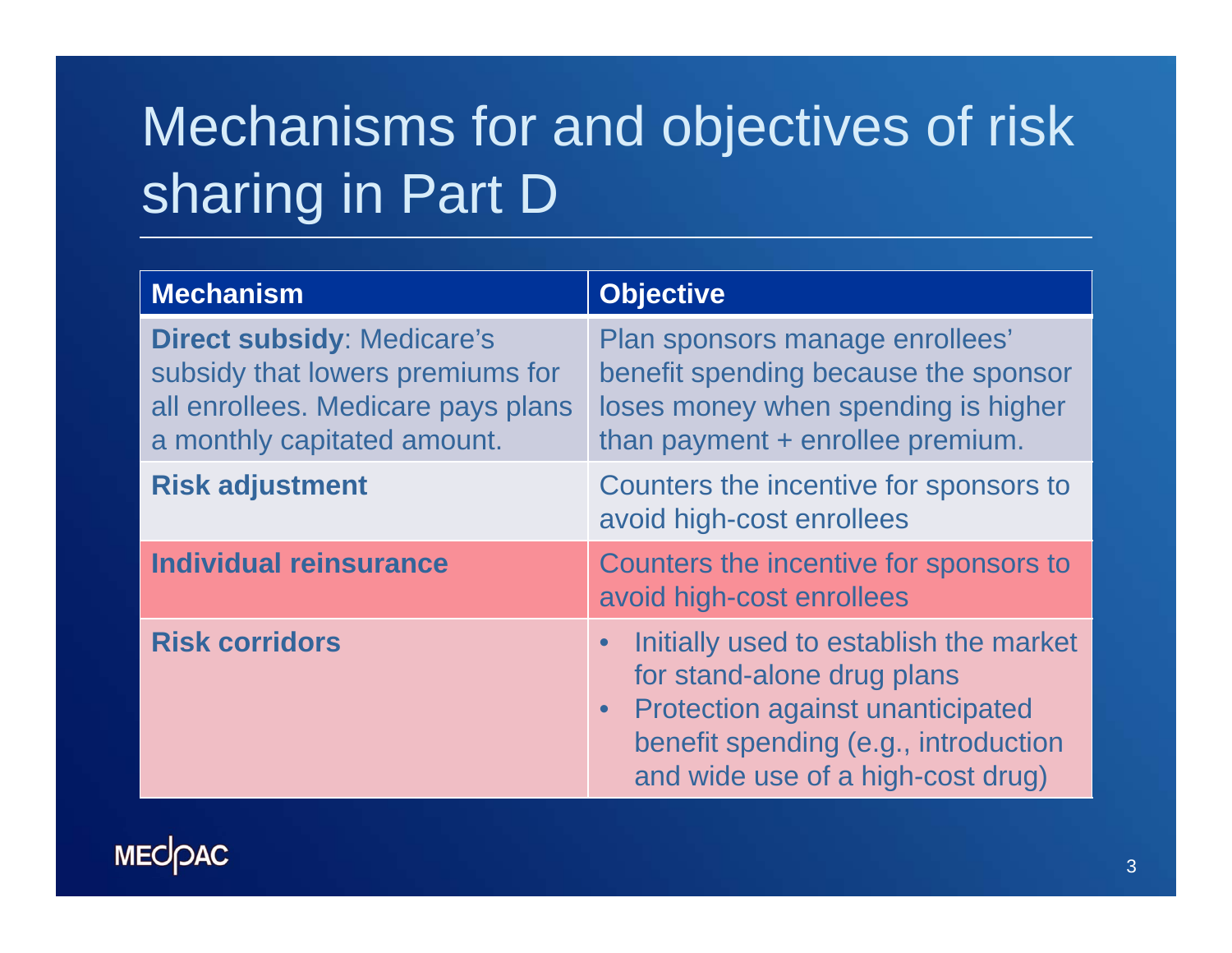#### Patterns of reconciliation payments

#### **Reconciliation payments from Medicare to plans in \$billions**



Source: MedPAC based on data from CMS.Data are preliminary and subject to change.

#### **MECOAC**

#### Г Individual reinsurance

- **Sponsors underbid on** catastrophic spending
- **Medicare paid plans**
- Risk corridors
	- **Sponsors overbid on** rest of covered benefits
	- **Example 21 Actual benefits often** 90% of bids or lower
	- Ξ Plans paid Medicare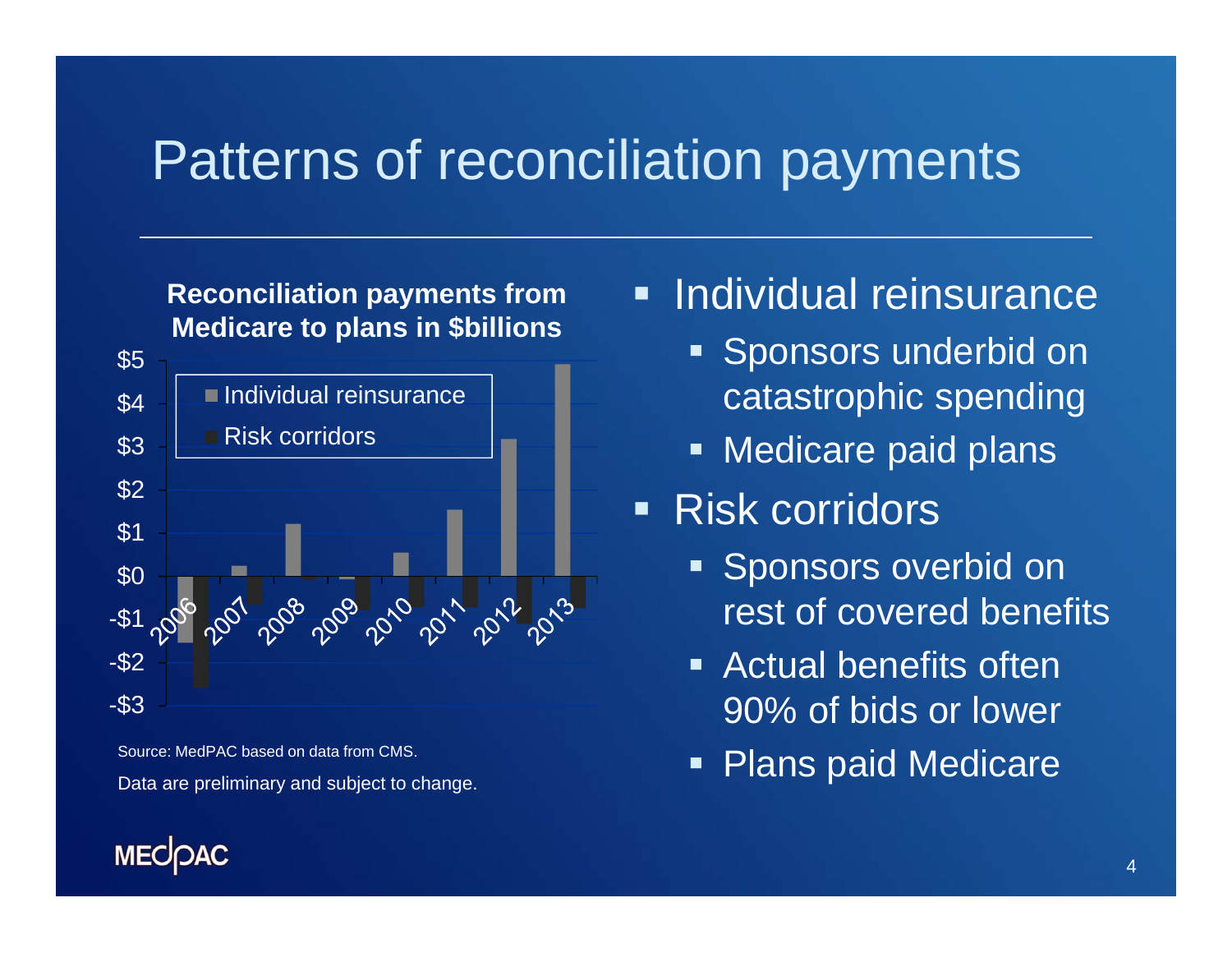#### An advantageous way to bid?

 Underestimate catastrophic spending **- Overestimate rest of benefit spending** Competitive premium Recoup most of the cost "over-runs" above catastrophic threshold at reconciliation  $\checkmark$  Retain some "excess" profits above those already in bid **\*Lower cash flow due to lower prospective** reinsurance payments

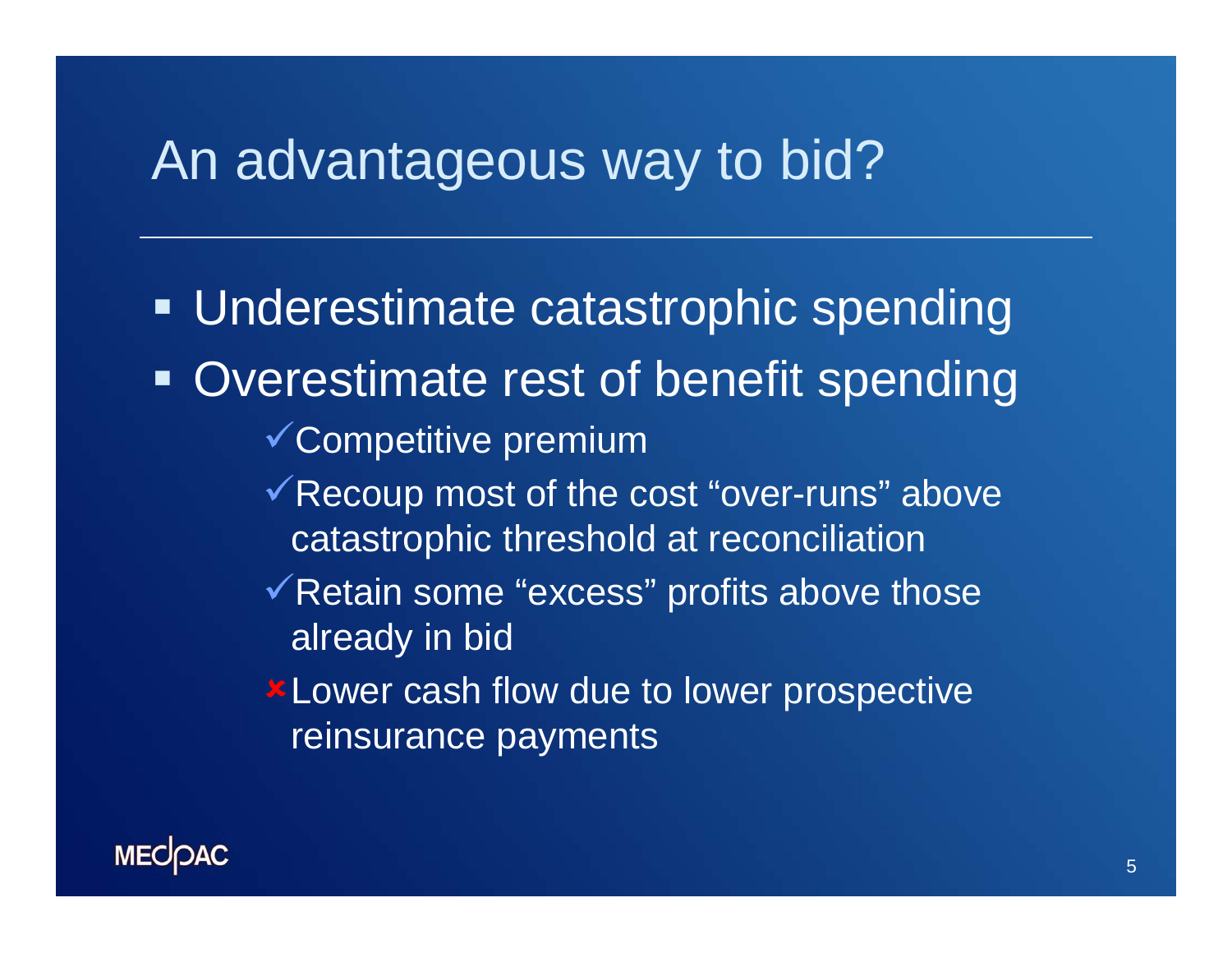## Current reinsurance: Medicare pays for 80% of benefits above the OOP threshold



Note: OOP (out of pocket).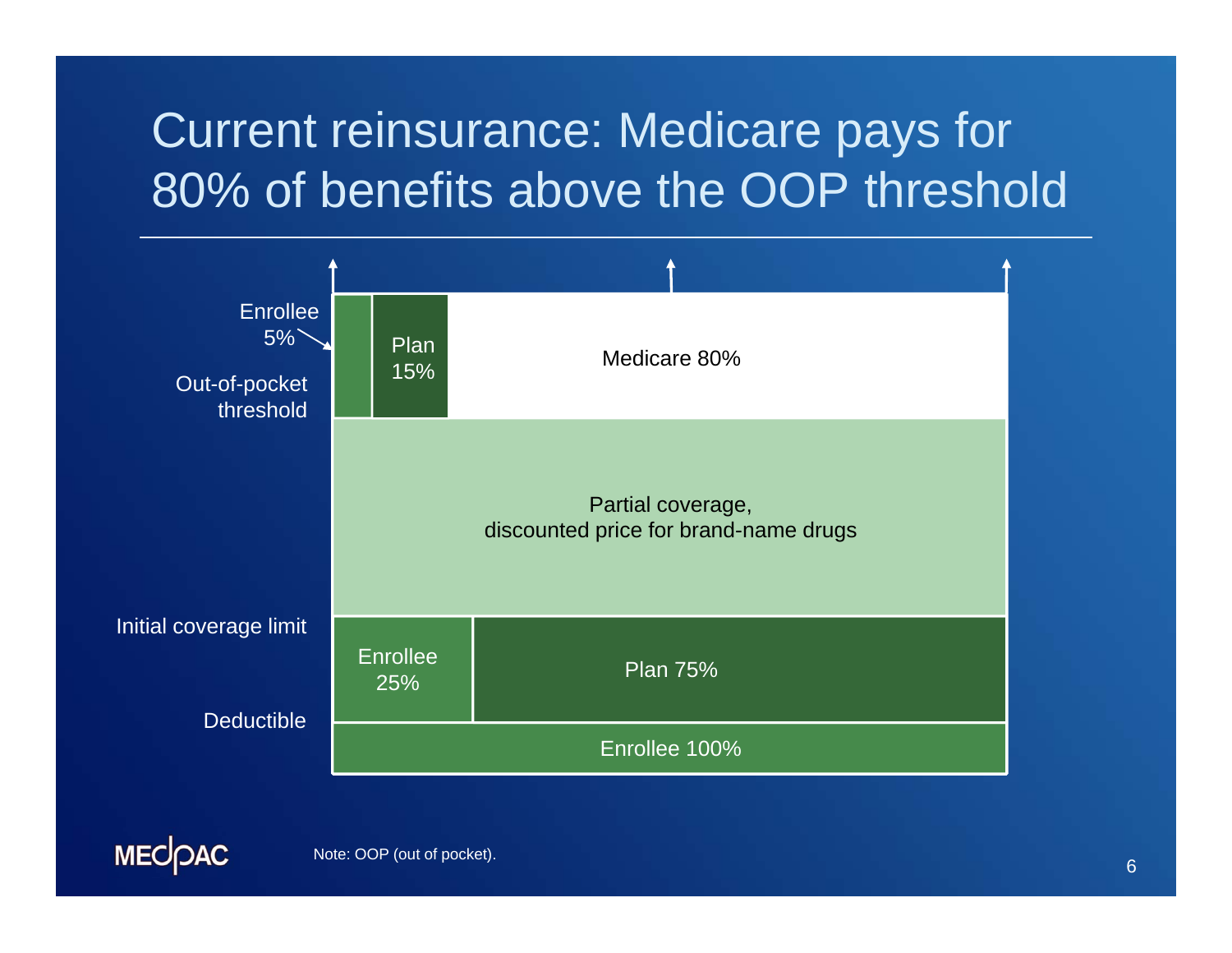## One option: Medicare pays for 20% of benefits above the OOP threshold



Note: OOP (out of pocket).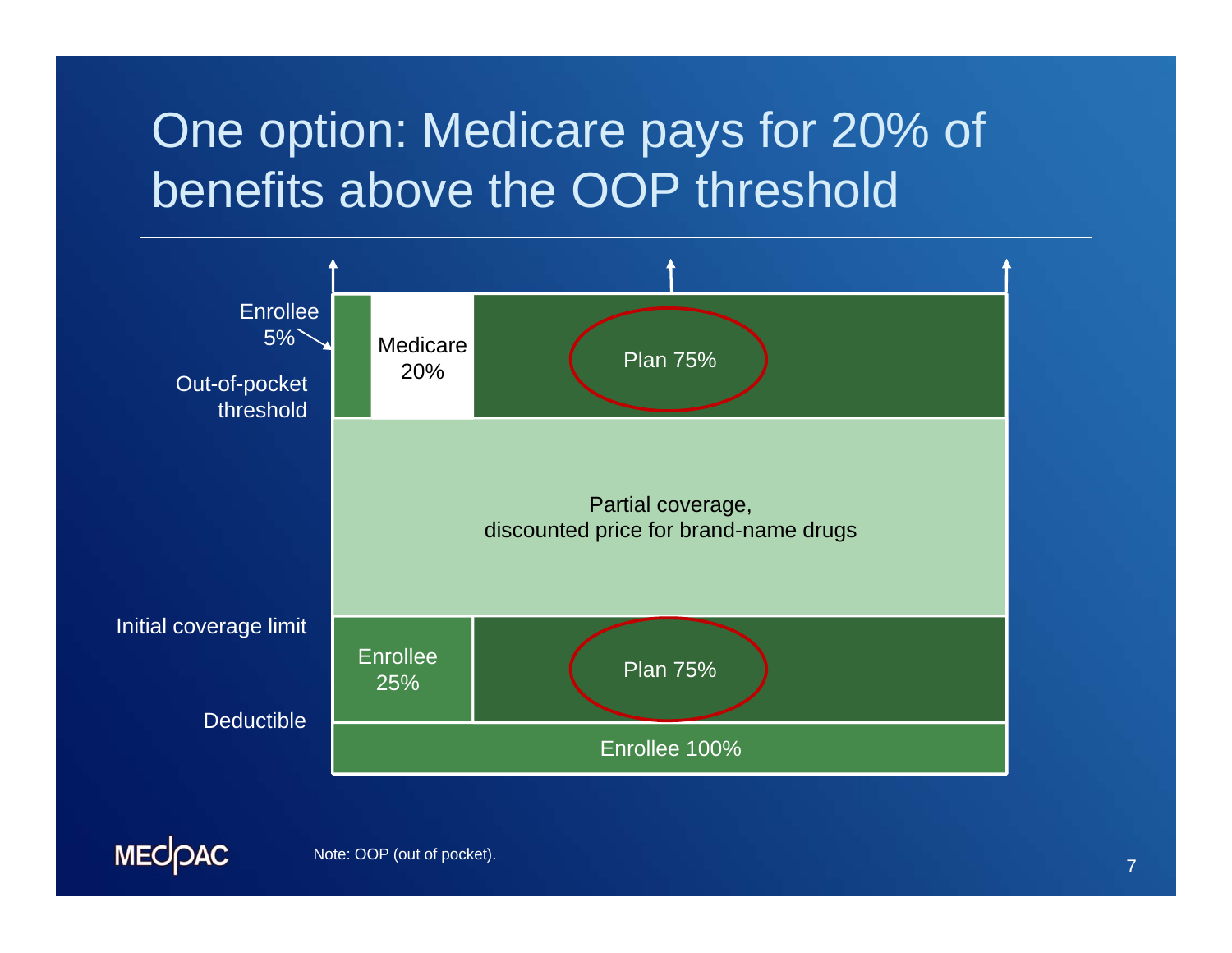# Example of effects of lower Medicare individual reinsurance on premiums

| <b>Hypothetical</b><br>example assuming<br>no behavioral<br>changes | <b>Medicare's reinsurance</b><br>above catastrophic limit |                        |
|---------------------------------------------------------------------|-----------------------------------------------------------|------------------------|
|                                                                     | 80% above<br>the limit                                    | 20% above<br>the limit |
| Medicare reinsurance                                                | \$40.00                                                   | \$10.00                |
| Plan's at-risk benefits:                                            |                                                           |                        |
| Above the limit                                                     | \$7.50                                                    | \$37.50                |
| <b>Rest of benefit</b>                                              | \$52.50                                                   | \$52.50                |
| <b>Total</b>                                                        | \$60.00                                                   | \$90.00                |
| <b>Total benefit cost</b>                                           | \$100.00                                                  | \$100.00               |
| <b>Enrollee premium</b>                                             | \$25.50                                                   | \$25.50                |
| Medicare subsidy:                                                   |                                                           |                        |
| Direct subsidy                                                      | \$34.50                                                   | \$64.50                |
| Reinsurance                                                         | \$40.00                                                   | \$10.00                |
| Total                                                               | \$74.50                                                   | \$74.50                |

- **Same 74.5% Medicare** subsidy, but more through capitated payments
- $\blacksquare$  Potential behavioral effects:
	- $\blacksquare$  Downward pressure on cost because of greater incentive to manage benefit spending
	- **Upward pressure on cost** because plans may need to reflect a risk premium or buy private reinsurance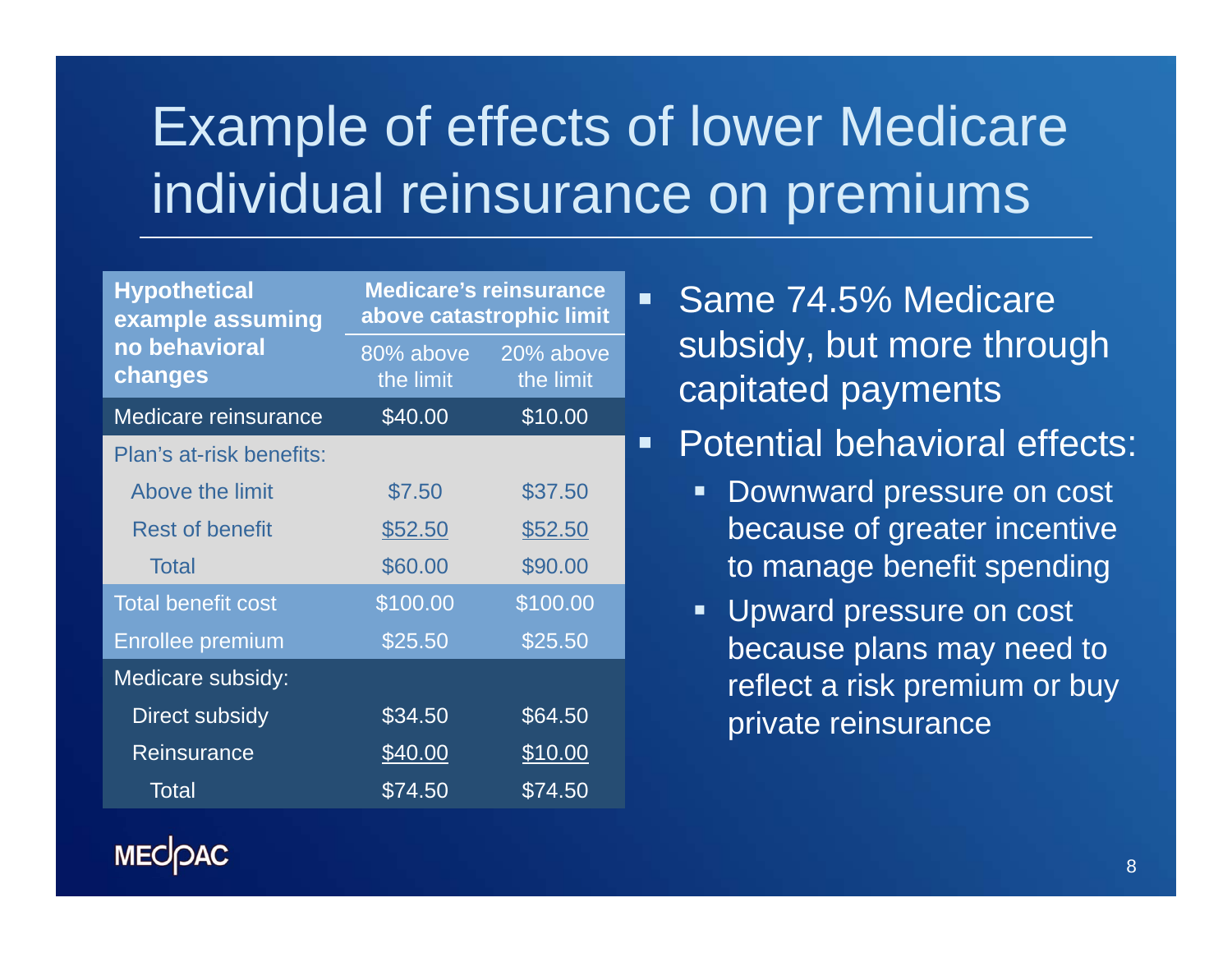### Effects on bidding incentives?

- **EXECTE:** Lower Medicare reinsurance would not eliminate incentives to underestimate catastrophic spending in bids
- But dollar amount of Medicare's reinsurance would be smaller, so financial advantage of underestimating reinsurance would be smaller too

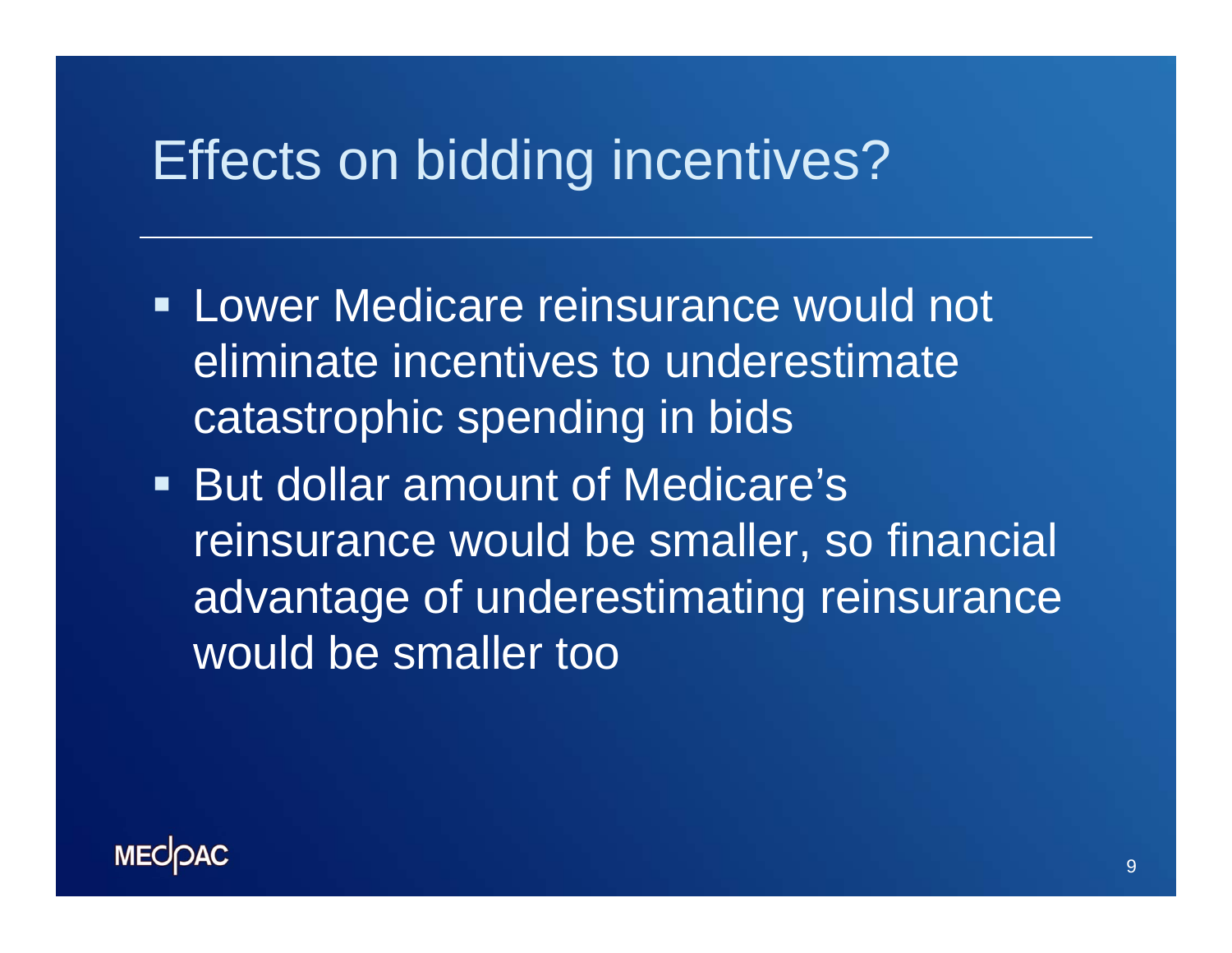# Could plan sponsors purchase private reinsurance?

- н. Most Part D sponsors are large insurers that can likely reinsure themselves
- **Conversations with private reinsurers:** 
	- Already have contracts in place with smaller regional Medicare Advantage sponsors
	- Reinsurance for drug spending could be included with coverage of medical spending or stand-alone
	- $\blacksquare$  Individual reinsurance used more commonly than aggregate reinsurance (one-sided risk corridor to protect against losses)
	- Would likely use higher threshold for individual reinsurance or wider corridors than Medicare

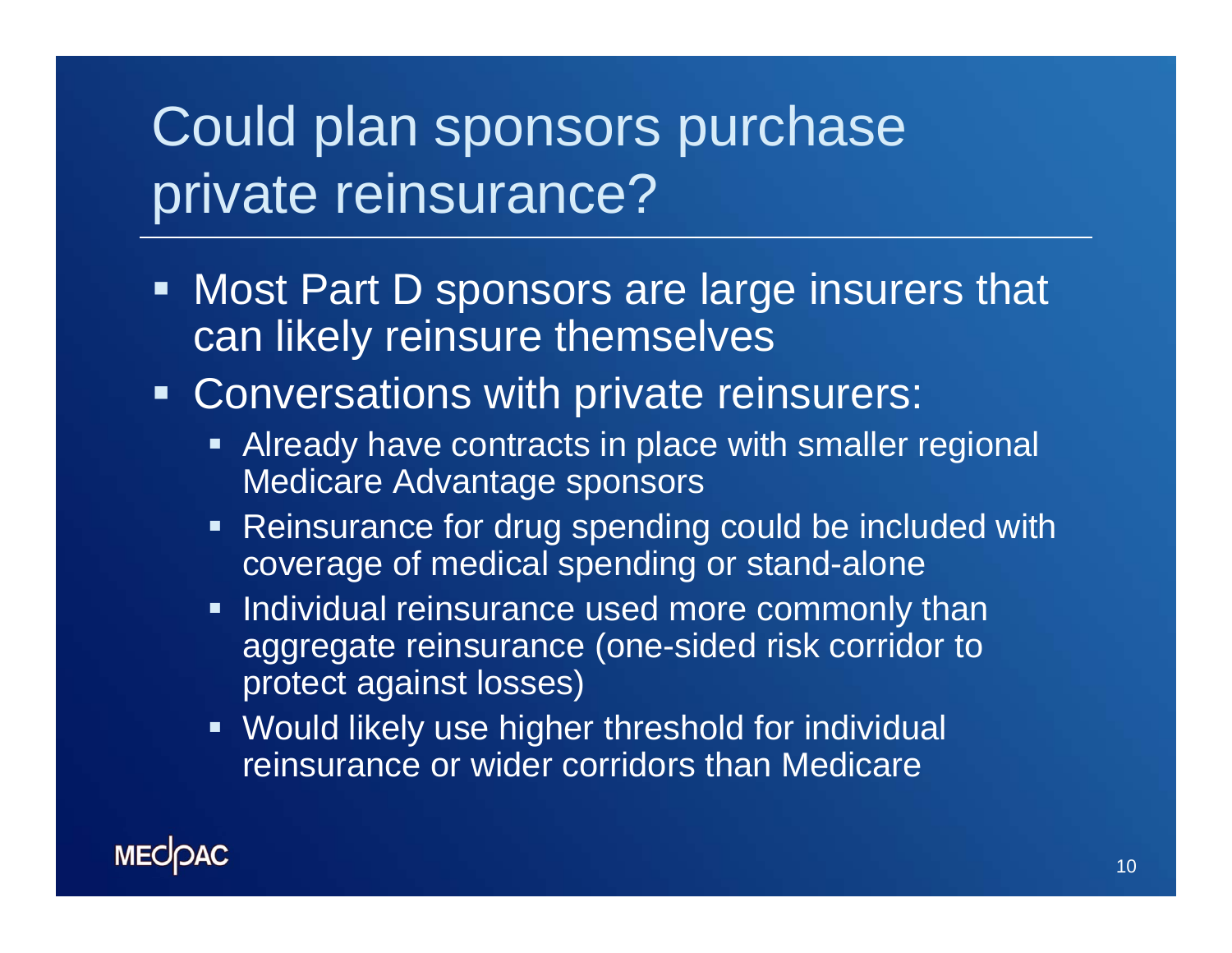# Part D risk corridors could be removed or restructured

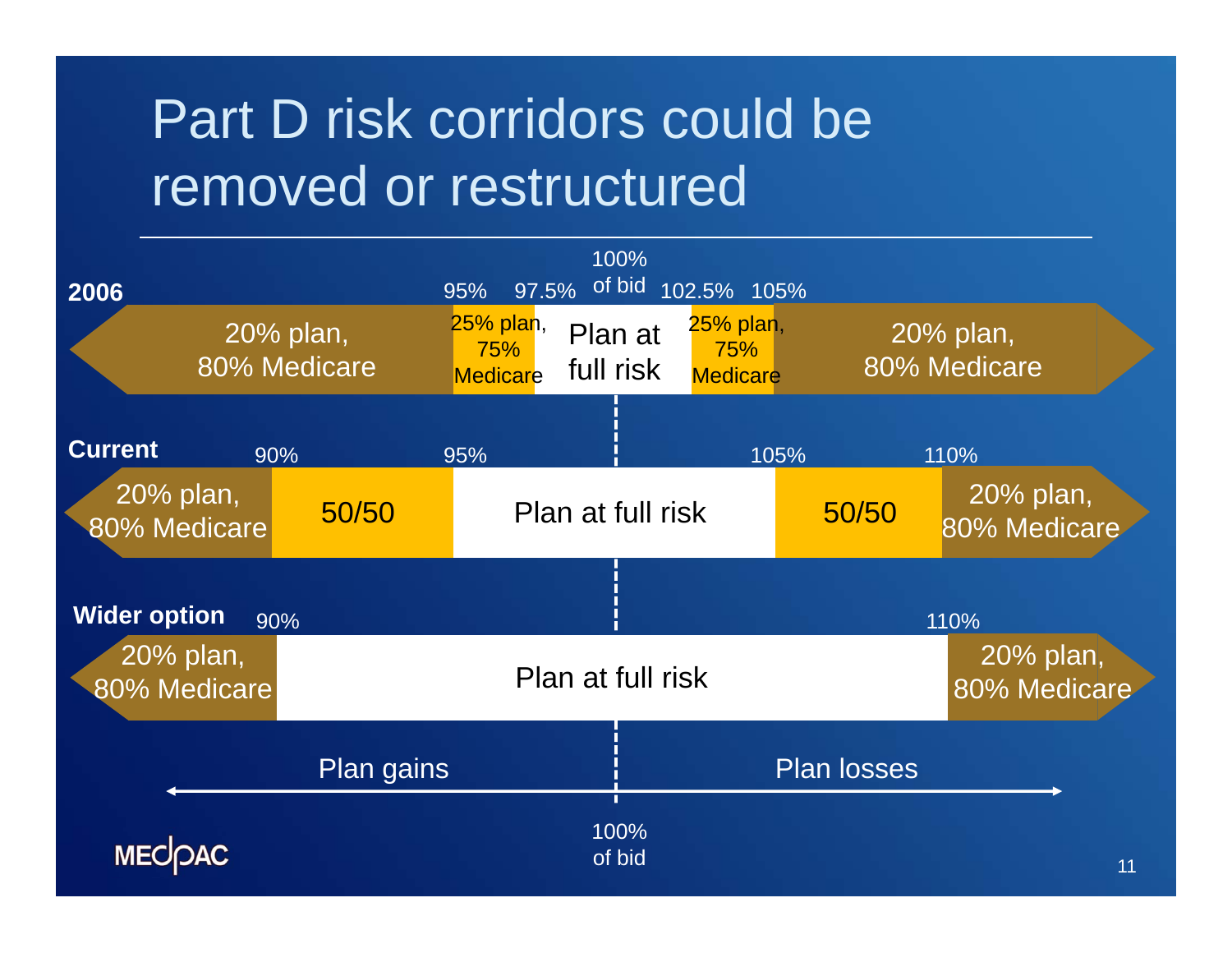#### Potential changes to risk corridors

- $\blacksquare$  In isolation, removing risk corridors would mean sponsors bear more risk, have greater incentive to manage benefits
- $\blacksquare$  In practice, effects of risk corridors and individual reinsurance are interrelated
	- **EXPCORTIGORY CONSTANCE CONSTANCE IN A CONTEX CONTEX INCOCO FIG. 7** CONTIGUTE: **CONTIGATE:** CONTIGUTE: CONTIGUTE: CONTIGUTE: CONTIGUTE: CONTIGUTE: CONTIGUTE: CONTIGUTE: CONTIGUTE: CONTIGUTE: CONTIGUTE: CONTIGUTE: CONTIGUTE
	- $\blacksquare$  . Removing corridors would be considered a cost in legislative scoring
- $\blacksquare$  Might want to keep corridors in the near term, consider widening or removing them in the long term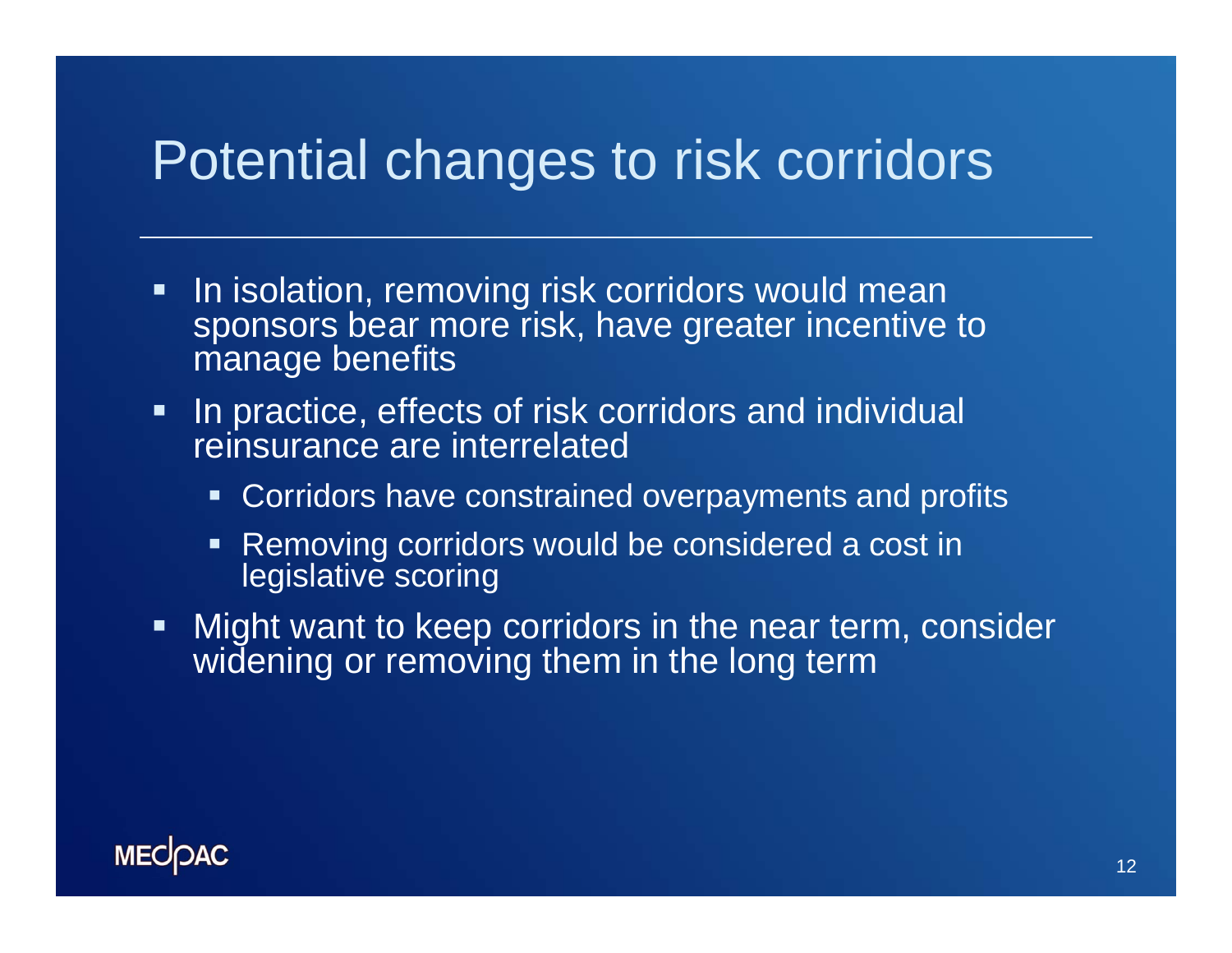### Medical loss ratio (MLR) requirements

- As of benefit year 2014, CMS evaluates Part D and Medicare Advantage MLRs
	- **Benefit claims and quality-improving activities must** be greater than or equal 85% of revenues
	- If MLR  $<$  85%:
		- **Sponsor must return the difference to Medicare**
		- **If not in compliance over consecutive years, contract** subject to sanctions or termination
- Similar role as a one-sided risk corridor: constraint on administrative costs and profits
- $\blacksquare$ Definition of MLR affects how binding it will be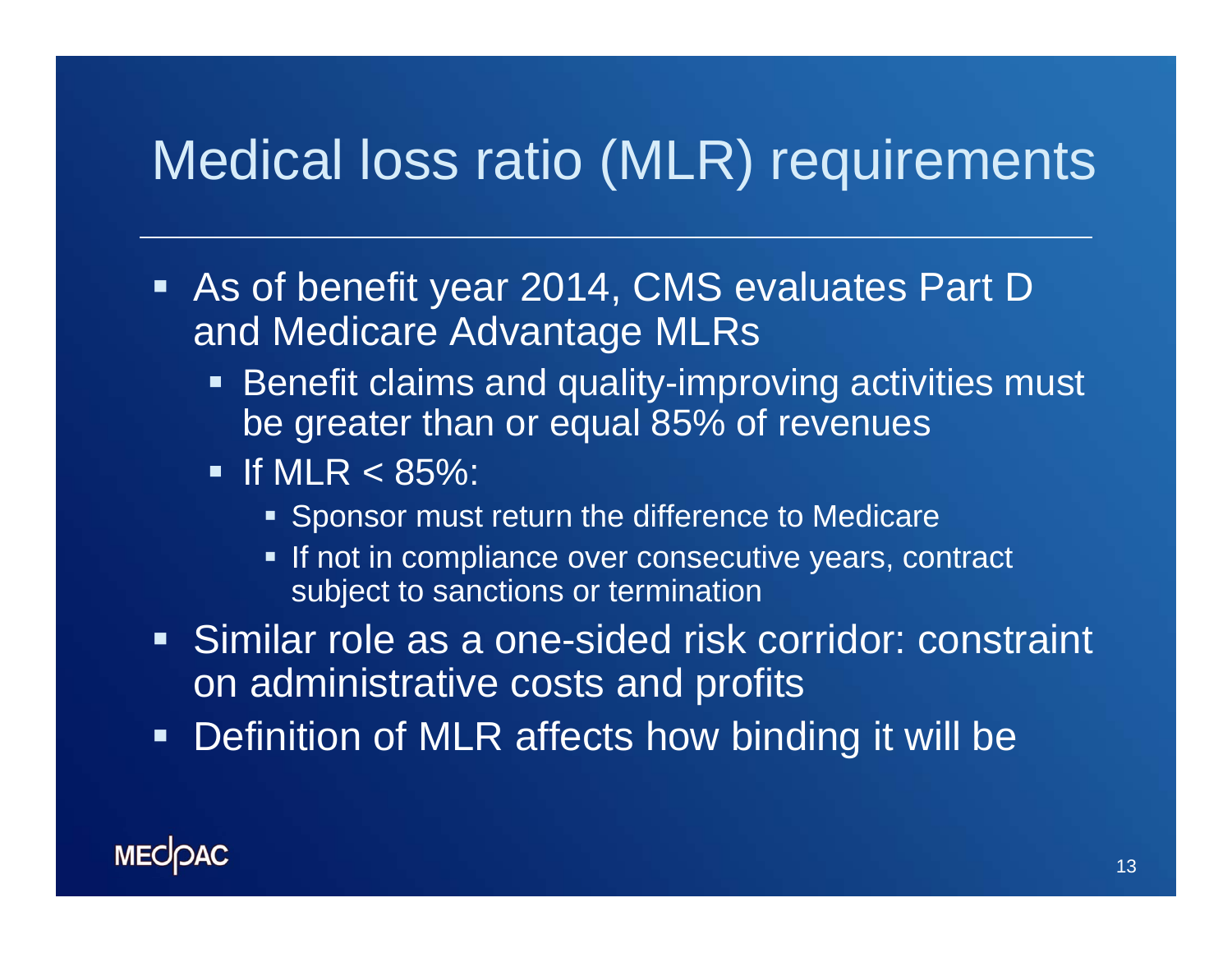### LIS enrollees not distributed equally

 About 30% of Part D enrollees get LIS Among top 20 PDP plans in 2014: 10 had 25% or fewer enrollees with LIS 6 had 75% or more enrollees with LIS**- Changes to risk sharing could affect** incentives to enroll individuals with LISCalibration of risk adjusters is very important